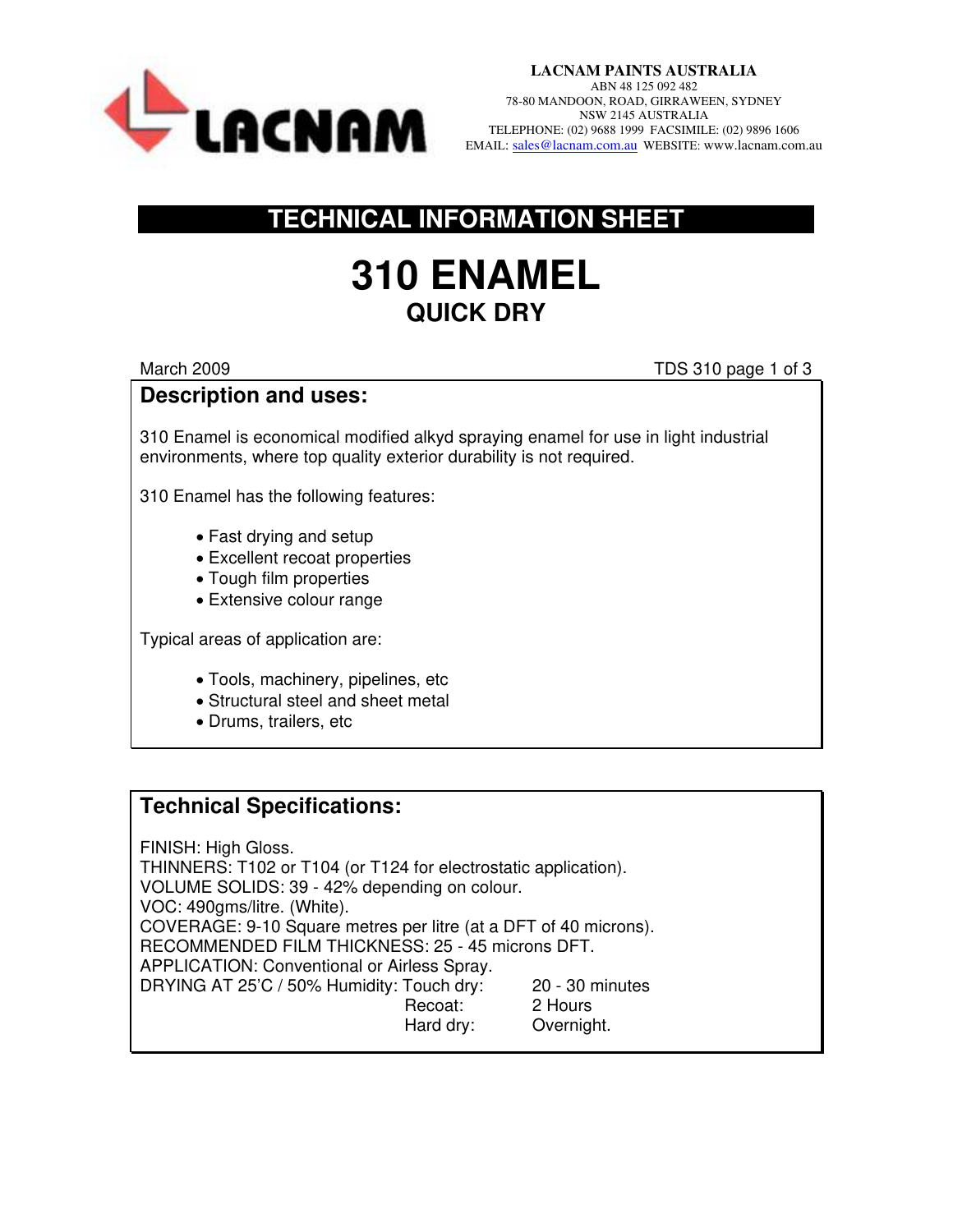## **310 Quick Dry Enamel**

| March 2009                                    |                      |           | TDS 310 page 2 of 3                            |  |  |  |  |
|-----------------------------------------------|----------------------|-----------|------------------------------------------------|--|--|--|--|
| <b>APPLICATION DETAILS - PAINTING SYSTEMS</b> |                      |           |                                                |  |  |  |  |
| $D.F.T.$ um                                   |                      |           |                                                |  |  |  |  |
| System                                        | I <sup>st</sup> Coat | 40-60     | 210 Metalprime (thinner T102 or T104)          |  |  |  |  |
|                                               | $2^{nd}$ Coat        | $25 - 45$ | 310 Quick Dry Enamel (thinner T102 or T104)    |  |  |  |  |
|                                               | 3 <sup>rd</sup> Coat | $25 - 45$ | Optional 310 Quick Dry Enamel (thinner T102 or |  |  |  |  |
|                                               |                      |           | T104)                                          |  |  |  |  |

| $D.F.T.$ um |                         |        |                                                        |  |  |  |
|-------------|-------------------------|--------|--------------------------------------------------------|--|--|--|
| System      | 1 <sup>st</sup> Coat    | $5-10$ | 258 Twin Pack Etch or 260 Keycoat (thinner T166)       |  |  |  |
| 2           | $2^{nd}$ Coat           |        | 25-45   310 Quick Dry Enamel (thinner T102 or T104)    |  |  |  |
|             | 3 <sup>rd</sup><br>Coat |        | 25-45   Optional 310 Quick Dry Enamel (thinner T102 or |  |  |  |
|             |                         |        | T104)                                                  |  |  |  |

| <b>APPLICATION DETAILS - SURFACE PREPARATION</b> |                                              |                                     |  |  |  |  |
|--------------------------------------------------|----------------------------------------------|-------------------------------------|--|--|--|--|
| <b>SUBSTRATE</b>                                 | <b>DETAILS</b>                               | <b>RECOMMENDED</b><br><b>SYSTEM</b> |  |  |  |  |
| <b>Steel</b>                                     | Power tool clean to AS1627.2 class 2         |                                     |  |  |  |  |
|                                                  | Or abrasive blast clean to AS1627.4 Class 2  |                                     |  |  |  |  |
| Aluminum and                                     | Light abrasive blast or treat with 212 metal | 2                                   |  |  |  |  |
| non-ferrous metals                               | clean.                                       |                                     |  |  |  |  |
| Previously painted                               | Lightly sand glossy areas wash down with     | 1 or 2                              |  |  |  |  |
| surfaces                                         | cleaning solvent.                            |                                     |  |  |  |  |

#### **Surface Preparation:**

- When overcoating; Aged paint coatings should be tested for adhesion using Crosshatch or Crosscut methods. If aged paint coating lifts remove it.
- Remove all rust, oxides, millscale and lose paint from metal surface.
- Round off all sharp edges, welding joints and weld spatter.
- All surfaces to be painted should be clean and free from dust, dirt, oil, grease and moisture.
- All abrasive blast clean ferrous surfaces should be coated within 4 hours to avoid flash rusting.
- Do not apply at temperatures below 5' Celsius. Do not apply at relative humidity above 85%, or when the substrate surface is less than 3' Celsius above dewpoint.

**Equipment Application:** (Conventional or Airless Spray Recommended). As a Guide Use:

Brush or Roller - Suitable for small areas only, additional coats may be required to achieve specific film build.

Conventional Spray - 1.3 -2.0mm tip (or equivalent). Pressure pot set at 55 - 100kpa (8 - 15psi) and maintain gun air pressure 275 - 380kpa (40 -55psi).

Airless Spray – Use heavy-duty airless spray with 10 -15 "(0.25 – 0.38mm) plus tip and pump ratio 30:1